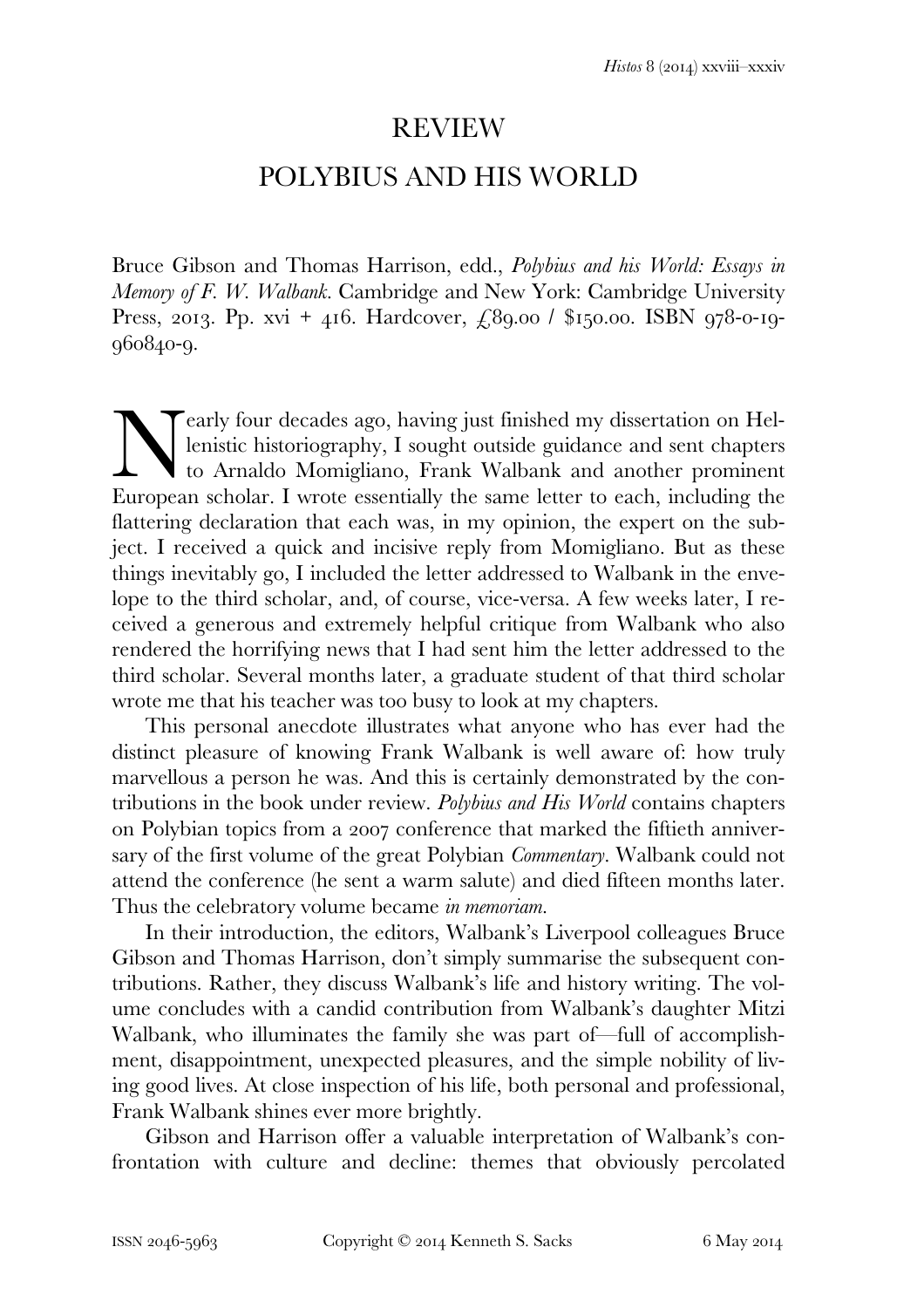throughout Polybius' life, and ones that equally confronted a vibrant intellectual living through and being shaped by events of the twentieth century. Unlike his subject, however, Walbank always faced an uncertain future with great optimism (reference to J. B. Bury's *The Idea of Progress* might be warranted here). They also rightly see Gaetano De Sanctis as inspiration for Walbank's lifelong belief that the historian should make moral judgments. It would also be interesting to know whether Walbank was influenced by Benedetto Croce, whose belief that history should be written as a demonstration of and in the service of liberty seem at least congruent with Walbank's sympathies. The editors point to new directions in Polybian studies after Walbank, in particular investigations into rhetoric and narrative strategies. I add that Polybius' relationship to philosophy remains a fertile, if complex, field.

 John Henderson's research into the Oxford University Press archives is priceless. The young Walbank, searching for a larger project after his *Philip V*, inquired about a commentary on Tacitus' *Histories*. But the OUP editor replied that it had been promised to Ronald Syme who was then in Turkey 'on war work.' The editor encouraged Walbank to think further, because 'we like central books ….' When Walbank proposed a commentary on Polybius, the Press consulted Momigliano, who acknowledged that it might not sell well, but that the press 'could not choose a more useful subject in the field of ancient history. Walbank seems to me to have the right blend of youth and wisdom for such a magnificent enterprise.' Arnold Gomme, however, also consulted, expressed doubt that Walbank had as yet demonstrated the required 'historical judgment and imagination'. While things hung in the balance, Syme, writing from Turkey, backed out of the Tacitus commentary. The Press, with only one money-losing, large scale commentary at hand, gave Walbank his choice of Tacitus or Polybius. The Press preferred the former, but by now Walbank was set on Polybius. The rest, as they say, is history. Some thirteen years later, on the eve of publication of volume one, the Oxford editor reminded Walbank that they had never discussed payment (Walbank no longer considered himself a Marxist, and he would learn to bargain a bit harder on the later two volumes). Correspondence by the Press and the scholar about logistics is inspiringly idealistic, gaining heightened glory as it occurred in an age of book manuscripts written in (often indecipherable) long hand.

 There follow seventeen more traditionally scholarly articles of very high quality. John Marincola starts off with a discussion of tragic history. He argues that Polybius does not oppose tragic history because it was emotional, but rather because it was false or at least exaggerated. Moreover, it is not Aristotle's distinction between poetry and history that frames Polybius' discussion, but rather more broadly the contrast between history and genres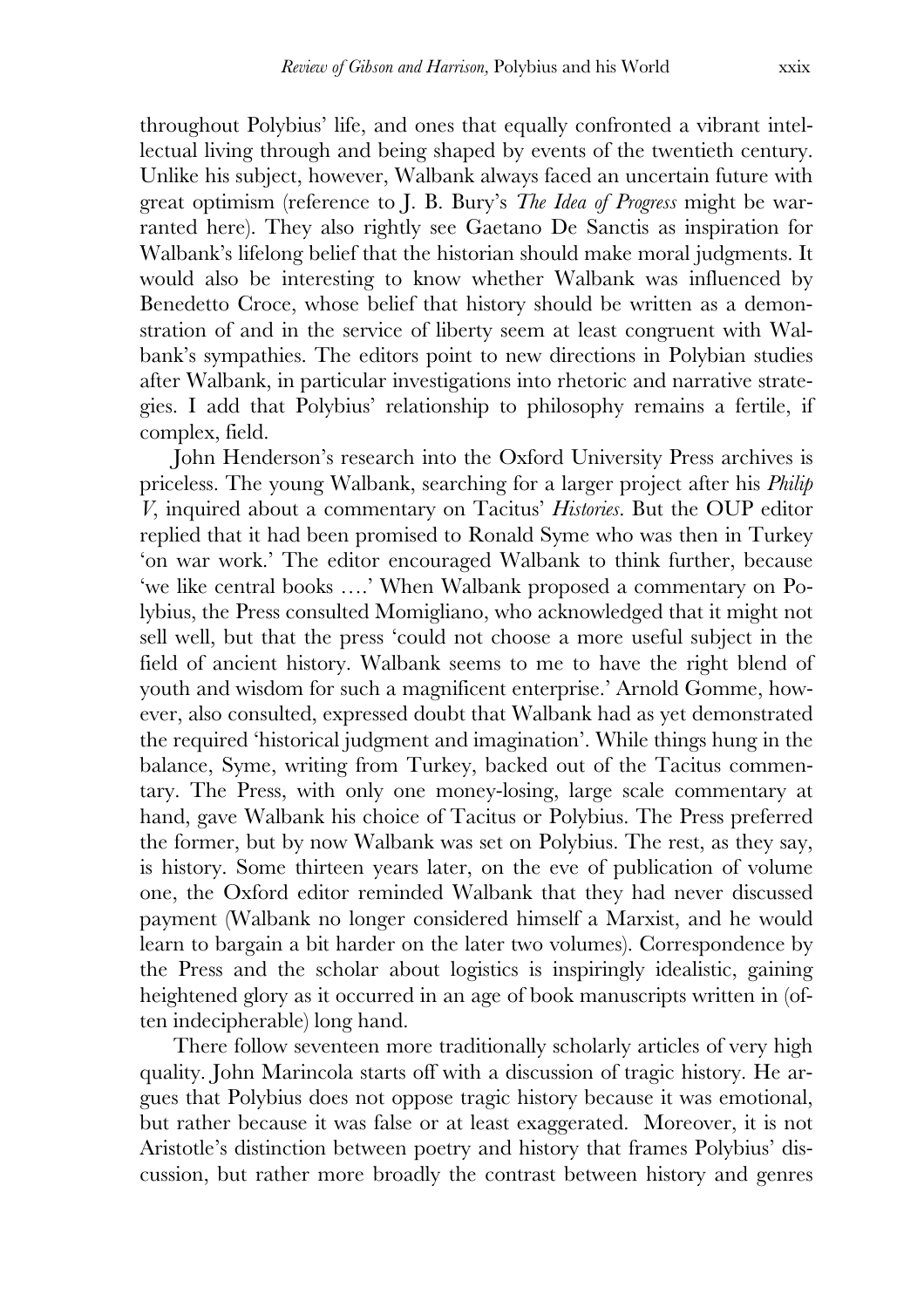which provoke pity and anger. This second point is absolutely convincing and moves us (finally) beyond seeing Polybius as being in combat with a specific authority. Regarding the first, the evidence, as Marincola admits, is ambiguous. But ambiguity suggests that the earlier, narrow identification of tragic history with emotional writing is far too simplistic. Once again, it seems less accurate to tie Polybius to a specific brief, and here, too, we are now progressing toward a far more nuanced, if broader, understanding of the nature of Polybian polemics.

Andrew Meadows correctly emphasises that Polybius  $(1.3.1-2; 4.1.9-2.5)$ does not give us a precise terminal date of 220 for Aratus' *Memoirs*, and posits the provocative and highly plausible suggestion that for events down to Polybius could draw on Aratus' journals (*ephemerides*). This leads to a surgical examination of Polybius' organising principles just after 220, showing that, despite his proclamation that he will continue to treat the three theatres separately, he, in fact, interweaves them. Questions remain about Polybius' early construction and use of Aratus (Meadows is candid about the limitations of *Quellenforschung*), and Meadows has done an excellent job of opening up new areas of investigation.

 John Briscoe, with a perspective on an author he has thoroughly mastered, has grown far more compassionate toward Livy, regretting his own use of the term 'howlers' regarding Livy's transmission of the Polybian narrative. Briscoe softens some of Livy's obvious misreadings, but as well points out that Livy seems to be blindly copying Polybius' temporal references to events and customs of his own day. This is an interesting contrast: between inaccuracies caused by misunderstanding of the original text and inaccuracies caused by copying precisely temporal indicators.

 We are then treated to several chapters that focus on narratological strategy. Hans Beck tackles the aspects of Polybius'  $\pi\rho$ oκατασκευή that concern Rome. Beck agrees with Walbank (against Gelzer and Laqueur) that the  $\pi\rho$ οκατασκευή was not added after 146, as some sort of apology for earlier events, but rather was organic to the *Histories*. Still, it has its problems: although Polybius declares it will be  $\hat{a}\pi o \delta \epsilon \kappa \tau \kappa \hat{\eta}$  *i*  $\sigma \tau o \rho' \hat{\alpha}$  ('supported by full reasons') it is more often κεφαλαιωδῶς ('summarily as introduction'). Most interesting in this piece is the support for Bleckmann's investigation of Dio/Zonaras as a somewhat countervailing source to Polybius (who most likely followed mainly Philinus).

Craige Champion continues his highly provocative reading of indeterminacy in P. Effectively, Polybius believed that Rome was well-governed through the third century (the apogee of the mixed constitution), after which he had concerns about Roman domestic and foreign behaviour as the balance tipped toward popular sovereignty. Scholars who debate the passage over who made the decision within the Roman polity to aid the Mamertines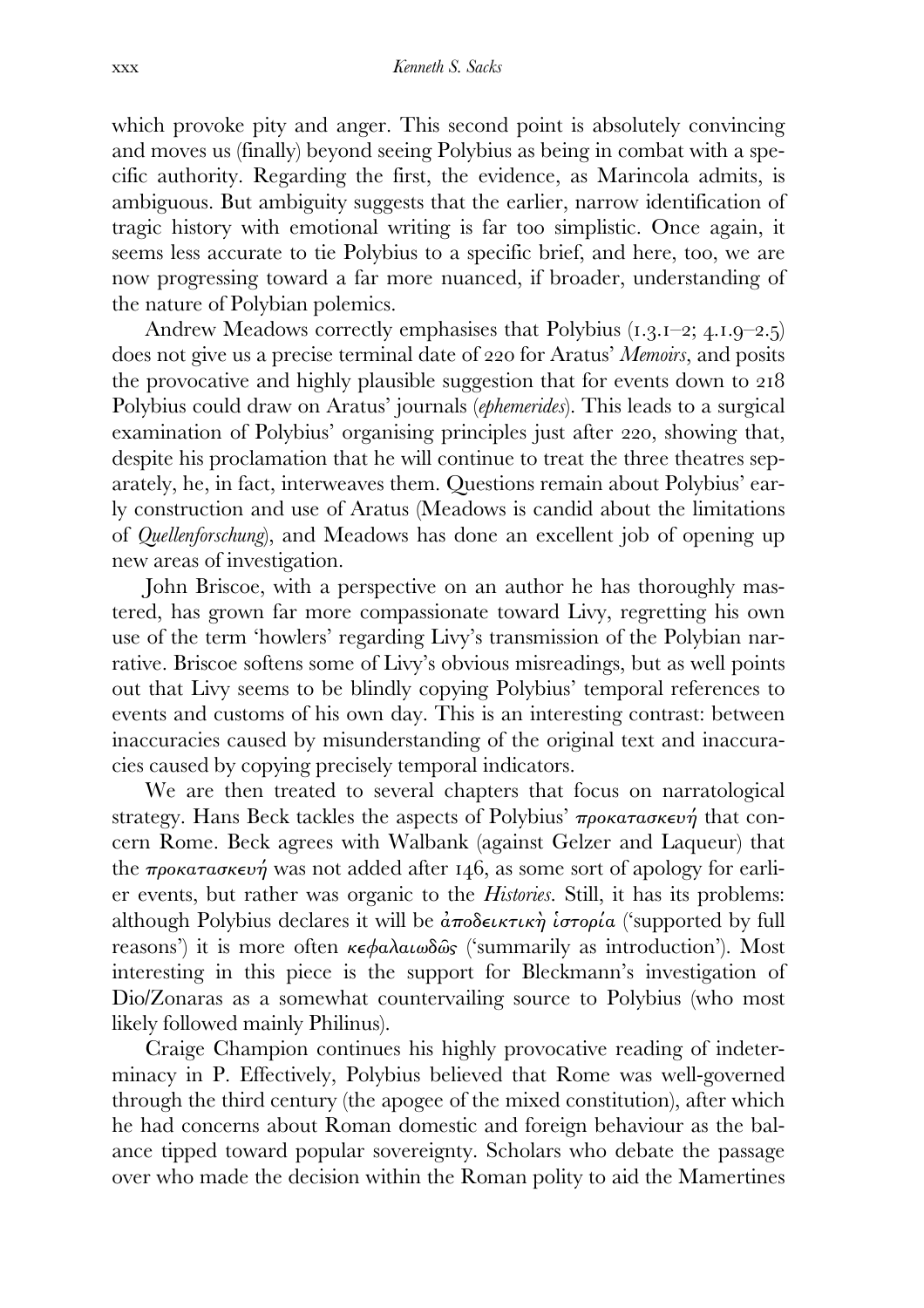(oi  $\pi$ oλλοί: 1.11.2), a decision that began the First Punic War, usually miss the point. Polybius has intentionally hidden the identity behind his general desire to promote indeterminacy during a period when he otherwise believed that Rome's government made correct decisions.

 Bruce Gibson offers what is not only a highly original piece, but one that may well set us in a new direction. He begins by problematising Polybius' treatment of the Mercenary War. Of course, Polybius is comparing Carthaginian dependence on mercenaries to Roman use of the citizen-solider. But coverage seems disproportionately long for its purpose. Comparison with Xenophon's *Anabasis*, a work he knew and referenced, suggests that Polybius may have drawn from it much of the structure of his argument in suggesting the parallel decay of Persia and Carthage.

 Brian McGing pays serious attention to what is a promising entry into what might seem a largely unrewarding subject by focusing on the young Philip V. There are some significant gains here for scholarship as McGing harvests Polybius' attitudes toward youth and explores how he manipulates the narrative to display Philip's early promise, brought on by personal qualities, especially speed and clarity of decision, and a dependence on Aratus, but dashed by eventually taking the advice of Apelles.

 In a spirited, but necessarily somewhat speculative work, Boris Dreyer follows immediately with an inspection of Philip's later life as tragic history, offering a corrective to Walbank's early, famous article. Polybius offers two stories here: his own analysis of Philip (and Perseus) as unable to follow through at key moments, and the morality tale provided by a Macedonian court source (originally proposed by Walbank and Pédech).

 John Thornton breaks out of the circumscribed world of the Classics to apply the theories of dialogical repression and resistance of political scientist and anthropologist James Scott. Thornton sees both a public and hidden transcript in Polybius' representation of Roman rule, effectively considering the work as one long speech, 'a mediated adhesion to the public transcript'  $(229)$ . Polybius' purpose was to reframe the way in which Rome might best rule in his own day, so as to improve the position of his Greek homeland. The approach has potential, but the other piece is to consider how any audience receives an extended work in multiple scrolls. Reception theory contemporary and future audience—has been around for some time, and it needs also to be combined with consideration of the physical qualities of the written transcript.

Andrew Erskine has offered a provocative analysis of Book 6. In a broadening of  $\pi o \lambda \iota \tau \epsilon i \alpha$  from 'constitution' to 'system of government,' we can appreciate Polybius' frequently criticised description of Roman army organisation  $(6.19.5-20.7)$  as more a 'Platonic ideal' and as an explanation of how that organisation contributes to Roman success (withstanding the de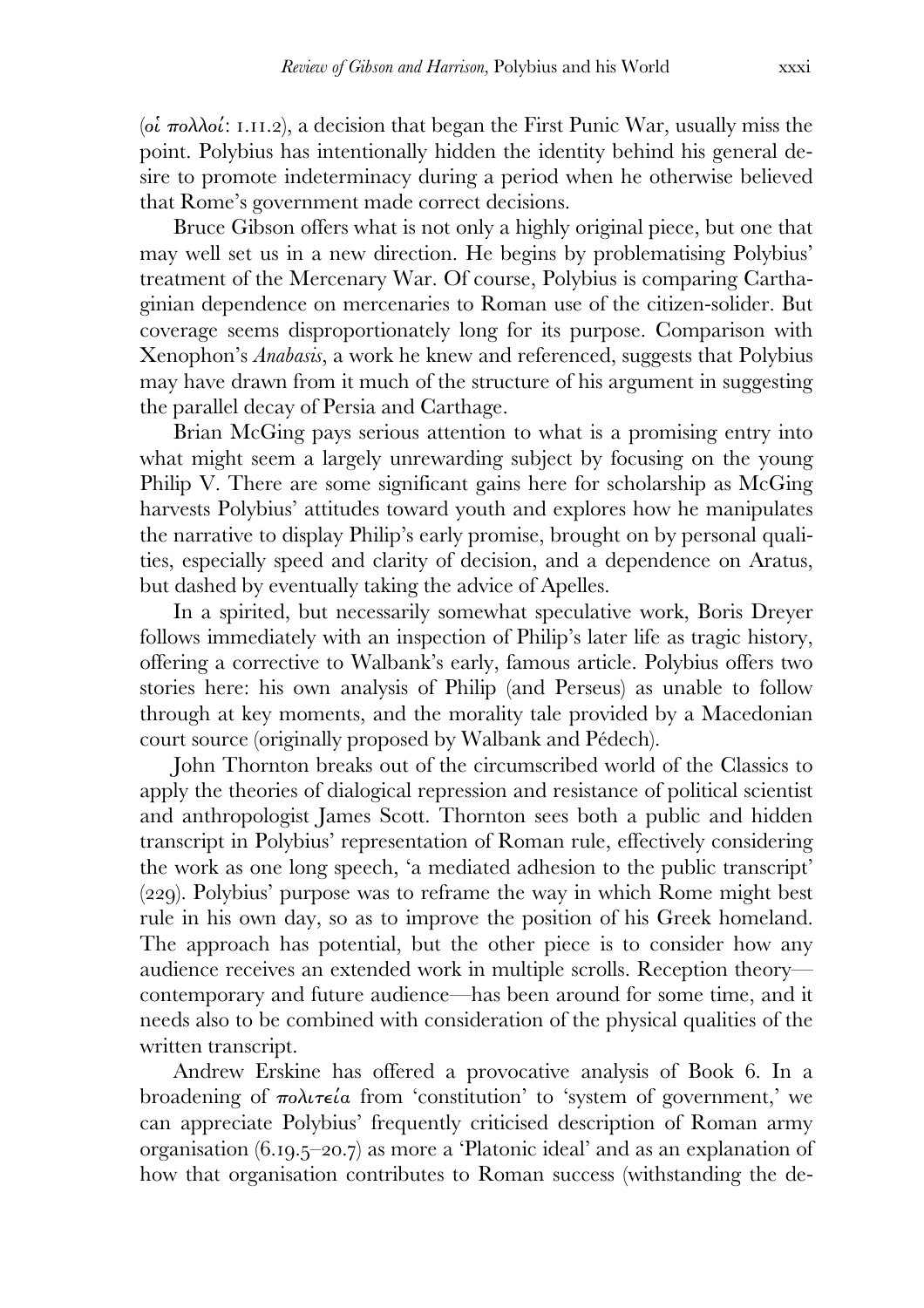feat at Cannae, in particular). The discussion of an aristocratic state funeral at the end of the preserved book  $(6.53-4)$  becomes an effectively crafted investigation of Roman violence and the sacrifice of the individual for the benefit of the state. All of this points to Polybius' warning to Greek states about the ferociously single-minded purpose of their antagonist. This essay will long be debated.

Robin Seager follows Polybius' defence of his omissions  $(6.11.3-8)$  to argue that his 'distortions' in presenting the Roman constitution as mixed were deliberate. What was Polybius hiding in this obviously artificial construction? That the real power in the state lay with the Senate. Polybius suppressed (from himself?) this truer analysis because he acknowledged that Rome was the most successful state and that, to P, a mixed constitution was in fact the best. Seager ends with a salutary note that Greeks, including P, may have always—and fatally—read the Romans too literally.

 Erich Gruen, who has played such an important role in igniting current American interest in the Hellenistic world and in creating the transatlantic connection for Frank Walbank, contributes a study of Polybius and Josephus. The parallels between these two historians are remarkable, not least because their own homelands engaged in a 'rash and headlong destructiveness' in their relations with Rome. Some of the similarities are well established, but Gruen has pushed the comparisons further. Both are 'slyly subversive and cautiously cynical' about Rome. Indeed, careful and close readings reveal that both have deep and troublesome concerns, and both can imagine an eventual end to Rome rule.

 Christel Müller analyses Polybius' problematic description of Boeotian decadence on the eve of Antiochus III's invasion of Greece in  $192/1$  (20.4–7). Müller is suspicious of the historicity of the discussion, believing it primarily a literary device, cleverly examining previous tradition (the 'vertical intertext') and the broader Polybian text (the 'intratext'). Müller argues that the intratextuality derives from Polybius' view of Roman, rather than of Greek, decadence. There is important textual analysis here.

 Hans-Ulrich Wiemer writes on Zeno and his history of Rhodes. Despite his criticisms of Zeno's historical habits, Polybius seemingly relies on him perhaps significantly so. Wiemer does not present a unified thesis, but rather extensively examines Zeno's early history, especially as transmitted by Diodorus Siculus.

 Michael Sommer re-examines an oft-told tale—the relationship between Polybius and Scipio Aemilianus—making a spirited argument on behalf of the long discarded idea of a Scipionic Circle. But he has an even bigger target here: he examines φιλία*/amicitia* as reflecting an idealised relationship between the two men, a relationship that, because Polybius naturally em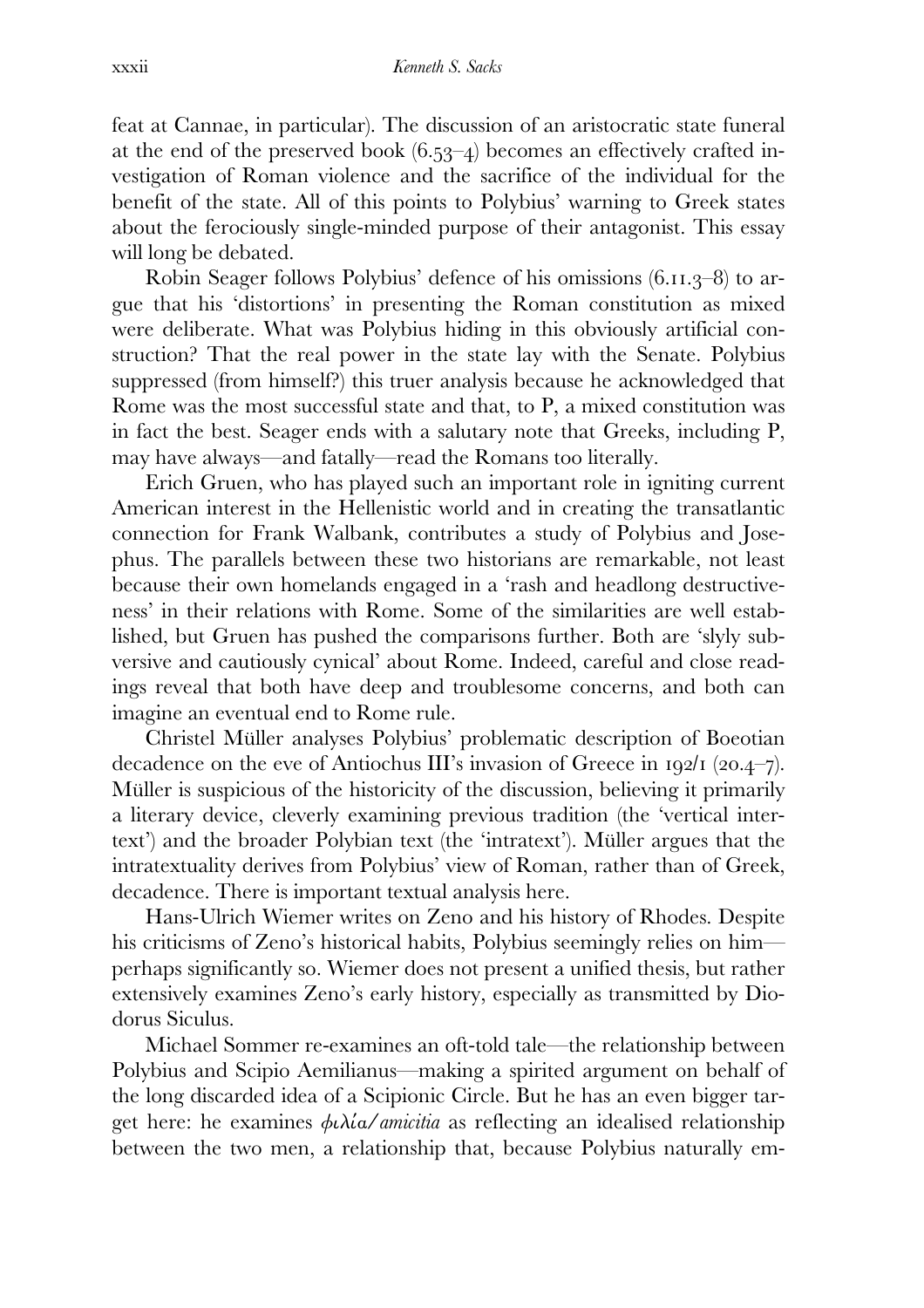braced more the Greek notion of friendship, in turn helps explain Polybius' idealised picture of the Roman polity in Book 6.

 John Davies asks how much economic information is contained in P, and the answer is: quite a bit. But it requires disaggregation by identifying the raw economic material, suggesting how to gain indirect inference from economically-related material, and typologising some of Polybius' patterns of information that have an economic reference. Davies concludes by discussing Polybius as an unconscious economic historian. There is so much provocative structure to this chapter that it may well do to Polybius specifically what Davies' famous *CAH* chapter did to the Hellenistic economy generally.

 The final scholarly article, by Josephine Crawley Quinn, is a profoundly destabilising one. Arguing that Polybius' conception of Rome's οικουμένη  $(1.3.3-4.1)$  is an 'imagined community' (echoing Benedict Anderson's nowfamous interpretation of Walter Benjamin's attack on historicism), Quinn sets out to show that the picture of Romans and Greeks engaged in building a cultural and political empire is largely an intellectual construction. Quinn follows Benjamin and Anderson in suggesting that this imposes a linear, integrated sense of time. Through synchronism of events, the use of the Olympic calendar, and his addressing both Greek and Roman readers, Polybius has constructed a 'pan-Mediterranean community,' one that in some way actually existed by 167, but certainly did not in 220, to which point Polybius traces the συμπλοκή. While the military victors are the Romans, they share their συμπλοκή with the Greeks. Quinn translates κοινάς πράξεις of .. as 'shared experiences'. But whether they are shared experienced or events in common (and there may be a difference), the concept does not limit or define all experiences or outlooks of participants: for some, these events may be essential; for others less so. Thus Quinn also sees within Polybius a second, though subordinate, interpretative strain in which Romans stand, and could have remained, outside the imagined community. This contribution, too, will long be debated.

\*

Every scholar of the ancient world knows what a difficult challenge Walbank faced with the *Commentary*. Unlike (say) Gomme's equally magnificent effort with Thucydides (left incomplete by Gomme because of a terrible happenstance), Walbank had to control a broad historical canvas of enormous complexity and duration; more, because of emerging scholarship largely inspired by his own work, considerations were changing as rapidly as he wrote: a truly Sisyphean task. For this task, Walbank possessed a quality rare among classical scholars: the ability to change his mind in face of new